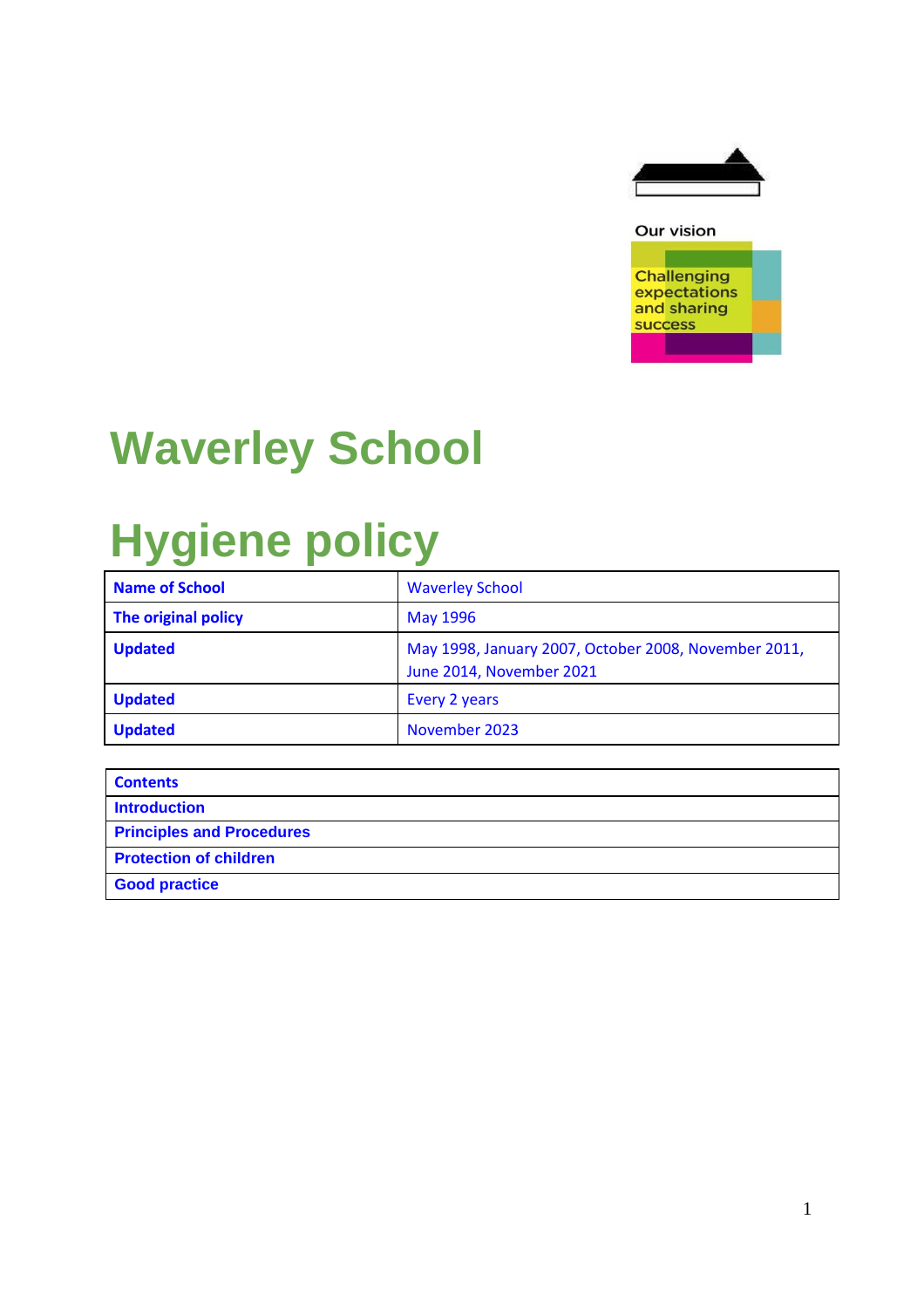**Introduction** In the continuing attention regarding infection and infection control, the following policy and procedures outline the good practice at Waverley school adopted to ensure that the risks of cross infection are kept to a minimum. It has been written in consultation with the Infection Control Nurse, North Middlesex Trust Hospital. The policy will be made available to staff, Governors and parents.

## **Principles**

- It is a fundamental principle that pupil's medical information is confidential, and that school staff will be informed on a 'need to know basis'.
- Staff should inform the School Nurse if they have concerns regarding a pupil's medical condition e.g. possible contagious diseases so the appropriate action can then be taken.
- These procedures will help prevent and control the spread of infection to other pupils or staff and, therefore, reduce the risk of infection.
- Careful washing with soap and water and drying with towels is sufficient to ensure that high standards of hygiene are achieved.

**Procedures** All staff must wash their hands with soap and dry thoroughly with towels before they change a pupil's pad.

Disposable gloves and aprons, available from the Stock Room, must be worn when changing pads. In the event of normal stools or urine the same apron can be used for several pupils. Gloves must be changed after each pupil. Changing benches will require cleaning between pupils and at the end of the day.

If a pupil has diarrhoea, gloves and apron must be changed immediately. Hands must be washed and dried again after changing a pupil. The School Nurse informed and a move made to send the child home for 48 hours.

Gloves and aprons must be worn when dealing with pupils with gastrostomy tubes as well as those requiring suction or who are naso-gastric fed.

Staff must wash and dry hands after they have cleaned up all body fluids, when ever possible this should include wiping noses. If a pupil is involved in an activity and requires frequent attention, then tissues can be used and staff must wash and dry their hands at the end of the activity and dispose of tissues in a yellow bag.

Body fluids should be wiped up with paper roll and the area cleaned using hot water and washing up liquid, rinsed and then dried with paper roll. Gloves should be worn when wiping up body fluids.

Paper roll (when used for body fluids), gloves and aprons must be disposed of in yellow bins. At the end of each day the bags from the bins must be sealed and an agreed person from each department must remove them to a separate bin, situated by the main dustbins outside.